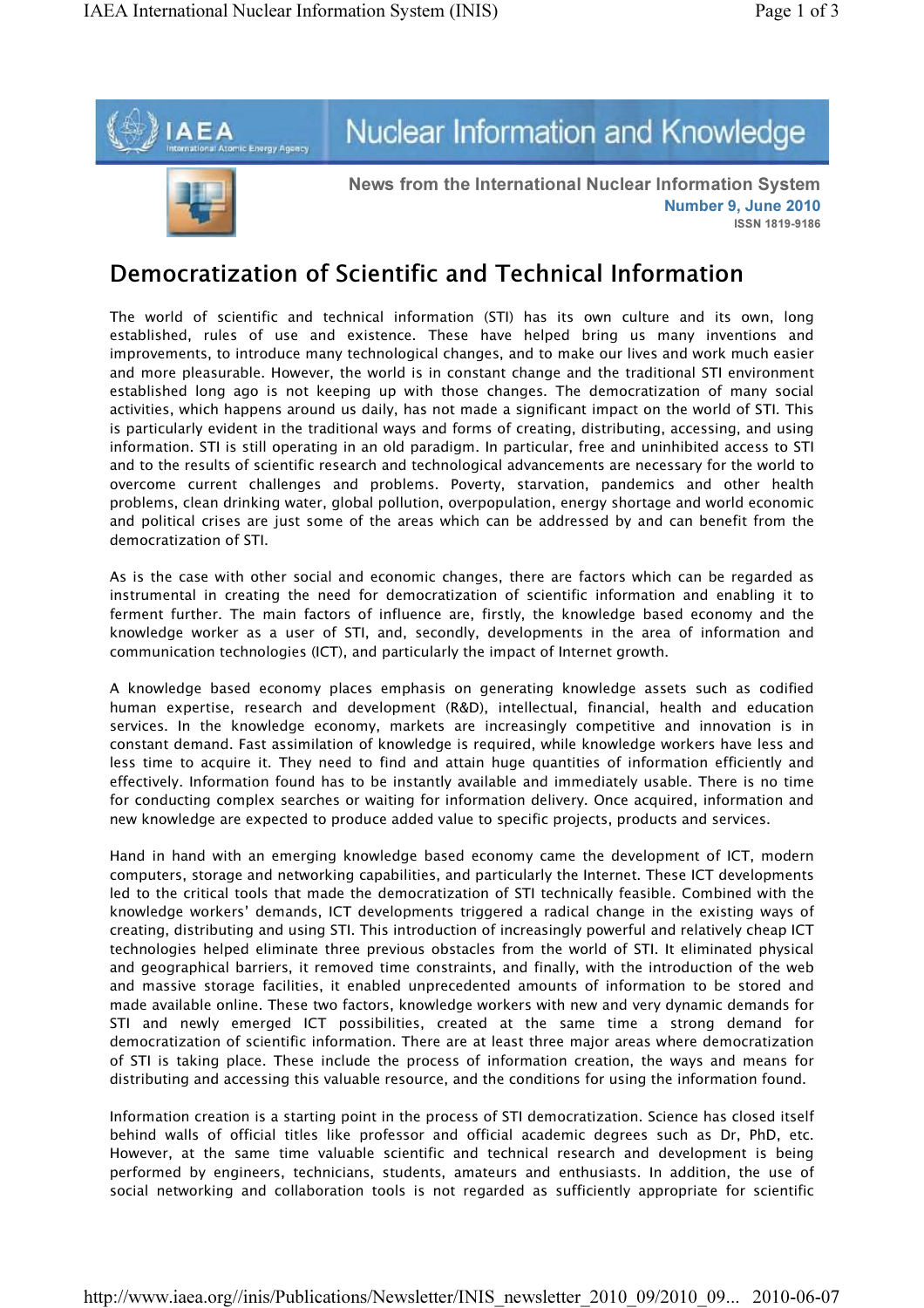environments. Democratized science creation needs to open its doors for all others who are devoting their time and energy to these activities. The same applies for publishing the results of such findings. Unless coming from a well known (Ivy League) college, publishing attempts are more or less disregarded by leading scientific and technical journals. Open source journals are slowly gaining ground, but they have a long way to go. The peer review system established to control the quality of published articles in journals is too rigid for the new opportunities offered by today's web-based comments, blogs and social network-based evaluations.

Information distribution and access is another area with high potential for democratization. It requires freedom of access to information and world-wide knowledge, particularly for learning purposes, and reliable and unbiased sources of information. Greater use of open access journals for publishing purposes, instead of commercial journals, can also make a major impact on democratization of distribution and access. The increased use of web publishing is expected to be a major catalyst for this change. The number of new publishers starting up as open access publishers is increasing. The Public Library of Science is one of the best-known examples (www.plos.org). Similar trends are found in the opening of commercial science databases to the general public through free distribution channels. For example, through the World Wide Science (www.worldwidescience.org), regarded by many as a global science gateway.

Conditions for using STI are the third area which needs to undergo some major reorganization and democratization. Current systems of copyrights, licenses, patents and trademarks are counterproductive and dysfunctional from the perspective of a global society and its long-term wellbeing. Even creators of some intellectual property are not always in the most favorable position. For example, copyright of a published article does not remain with the authors, but gets waived and transferred to the article publisher. So the society at large pays twice for that. In the case of academia, a first time through the grants given to the researchers to do the research, and then later again through subscriptions to journals or through the purchase of published articles. This area is probably the most difficult one to change and democratize, because it involves some fortified privileges and benefits. New models are emerging in the area of software publishing where General Public License (GPL) arrangements are gaining ground and could be applied in other areas, as well.

From the beginning of its establishment in 1970, INIS kept democratization of scientific information at its forefront. The Statute of the International Atomic Energy Agency (IAEA) stated that the IAEA's goal is to foster the exchange of scientific and technical information on the peaceful uses of atomic energy, to encourage the exchange among its members of information relating to the nature and peaceful uses of atomic energy and that it shall serve as an intermediary among its members for this purpose. This goal has led the IAEA to establish INIS, a system to provide computerized access to a comprehensive collection of references to the world's nuclear literature. INIS was designed as an international cooperative venture, requiring the active participation of its members. It started with only 25 members, today, it has 146 members (122 countries and 24 international organizations).

INIS membership benefits include: access to a comprehensive and extensive pool of information in nuclear fields; the right of every INIS member to access relevant nuclear information of all other INIS members; increased access to, and visibility of, a country's national nuclear-related literature; technical cooperation and assistance in establishing and improving National INIS Centers; and help with the transfer of modern information technology and know-how to Member States. It is remarkable that these goals and benefits, based on highly democratic values, were introduced from the very beginning of INIS.

INIS represents an extraordinary example of world cooperation where 146 members give access to their valuable nuclear information resources in order to preserve world peace and further increase the use of nuclear energy for peaceful purposes. Made available are not only bibliographic references to publications, documents, reports and other grey literature, but also their full texts. Besides being a source of information for current search, availability of full texts gives INIS a special role: being a main custodian of this world information heritage and preserving this codified specialized scientific and technical knowledge. A further step in the democratization of INIS took place in 2009 when free, open and unrestricted Internet access to the INIS database was given to all Internet users around the world. This initiative provided easy access to reliable nuclear information on the peaceful uses of nuclear science and technology, including non-conventional literature, and made nuclear knowledge readily available worldwide. Currently, the INIS Database contains over 3.2 million bibliographic records and